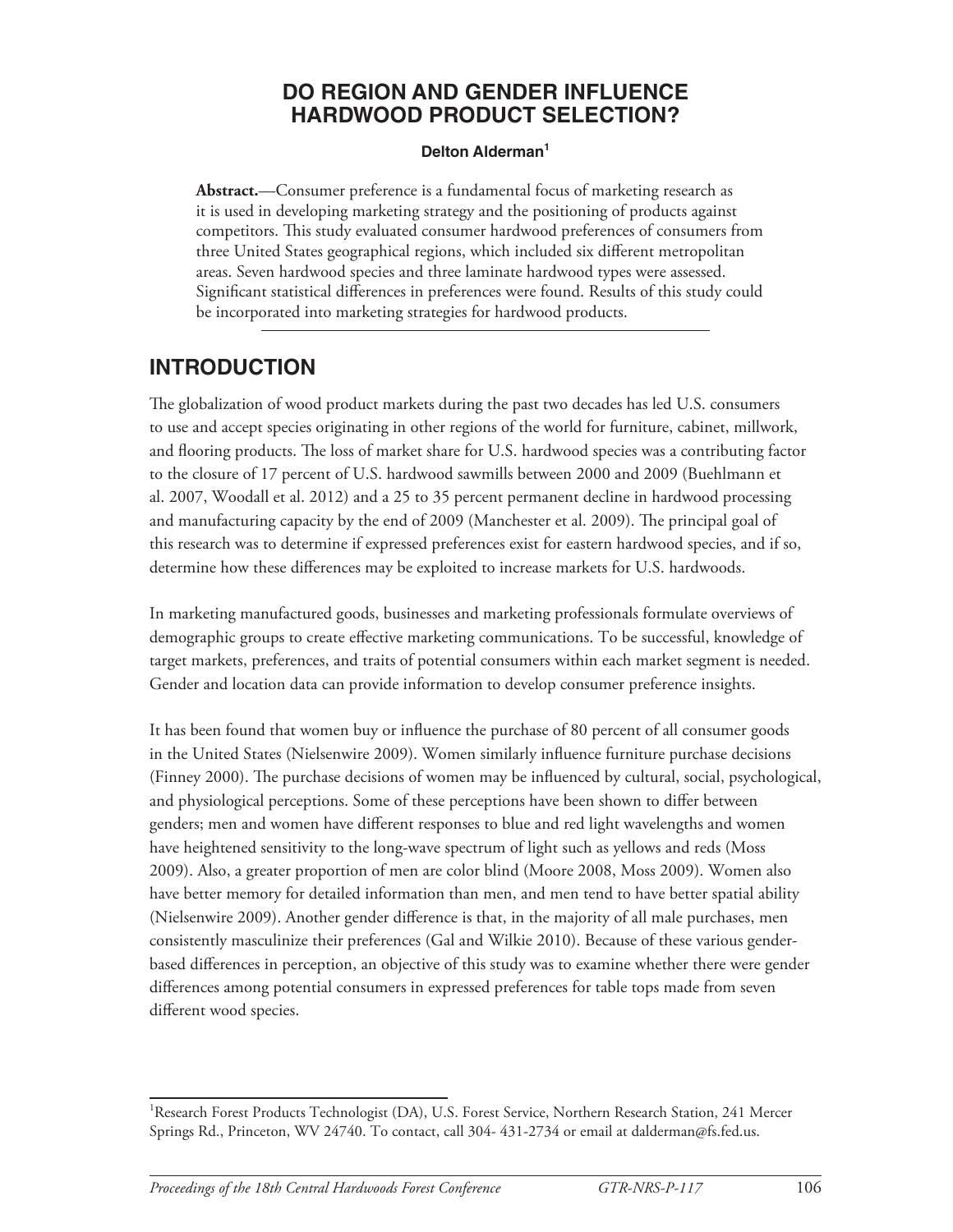In addition, location is thought to be a relevant factor in measuring consumer perceptions of wood species as revealed preferences are considered malleable and subject to contextual influence (Eagley and Chaiken 1993). For example, consumers living in Boston may have different needs and tastes from those living in rural Virginia. From a marketing perspective, knowledge of location characteristics enables companies to target customers according to observed local preferences. Thus, the final study objective was to examine if location-based differences exist in the perceptions of potential consumers for seven species of wood.

## **RESEARCH OBJECTIVES**

- 1) Discern if United States consumers have a preference for selected eastern hardwood species
- 2) Identify attributes, opportunities, and weaknesses of selected eastern hardwood species
- 3) Determine if gender differences exist in the attribute ratings assigned to the seven species by participants
- 4) Determine if location differences exist in the attribute ratings assigned to the seven species by participants

## **METHODS**

To investigate a potential species' effect, we designed table tops for end tables. The tops were manufactured from the following species: black cherry (*Prunus serotina*), sugar maple (*Acer saccharum*), white oak (*Quercus alba*); foreign species included rubberwood (*Heva brasiliensis*), European beech (*Fagus sylvatica*), Lyptus®, marketed as a Brazilian cherry (*Eucalyptus grandis var. urophylla*), and American basswood (*Tilia americana*), used as a substitute for Norway maple (*Acer platanoides*). The fabricator of the table tops was unable to procure a sufficient quantity of Norway maple and after careful consideration decided to use American basswood. Table tops also were manufactured from laminate material, which included black cherry, sugar maple, and white oak. In addition, finger-jointed tables were manufactured from black cherry, sugar maple, white oak, rubberwood, European beech, Lyptus®, and basswood. We focused on species whose characteristics were in style to reduce outlier effects that would occur by including species that consumers would not consider when they decide to purchase furniture.

Attribute information was collected by a team from Virginia Tech's Pamplin College of Business, Department of Marketing by means of field studies. The focus of the field studies was to gain an in-depth understanding of raw material preferences and material attributes. Space was rented in shopping malls located in Green Bay and Madison, WI; Hyattsville, MD; Christiansburg and Norfolk, VA; and Dartmouth, MA (Table 1). The end tables were evaluated during a 1-month period, primarily on weekends. The total number of participants was 1,008. The number of male and female participants was very similar (Table 2).

Responses were collected by use of a questionnaire that consisted of three sections: (1) introduction, (2) demographic information, and (3) attribute assessment by species. Question items used a Likert scale ranging from 1 to 7 anchored by "I like it" and "I don't like it," with intervals of  $(1 = \text{extremely},$  $2 =$  quite,  $3 =$  slightly,  $4 =$  neither,  $5 =$  slightly,  $6 =$  quite,  $7 =$  extremely). Attributes rated were color, color intensity, natural blemishes, grain density, grain pattern, finish (sheen or luster), naturalness, warmness, and coldness.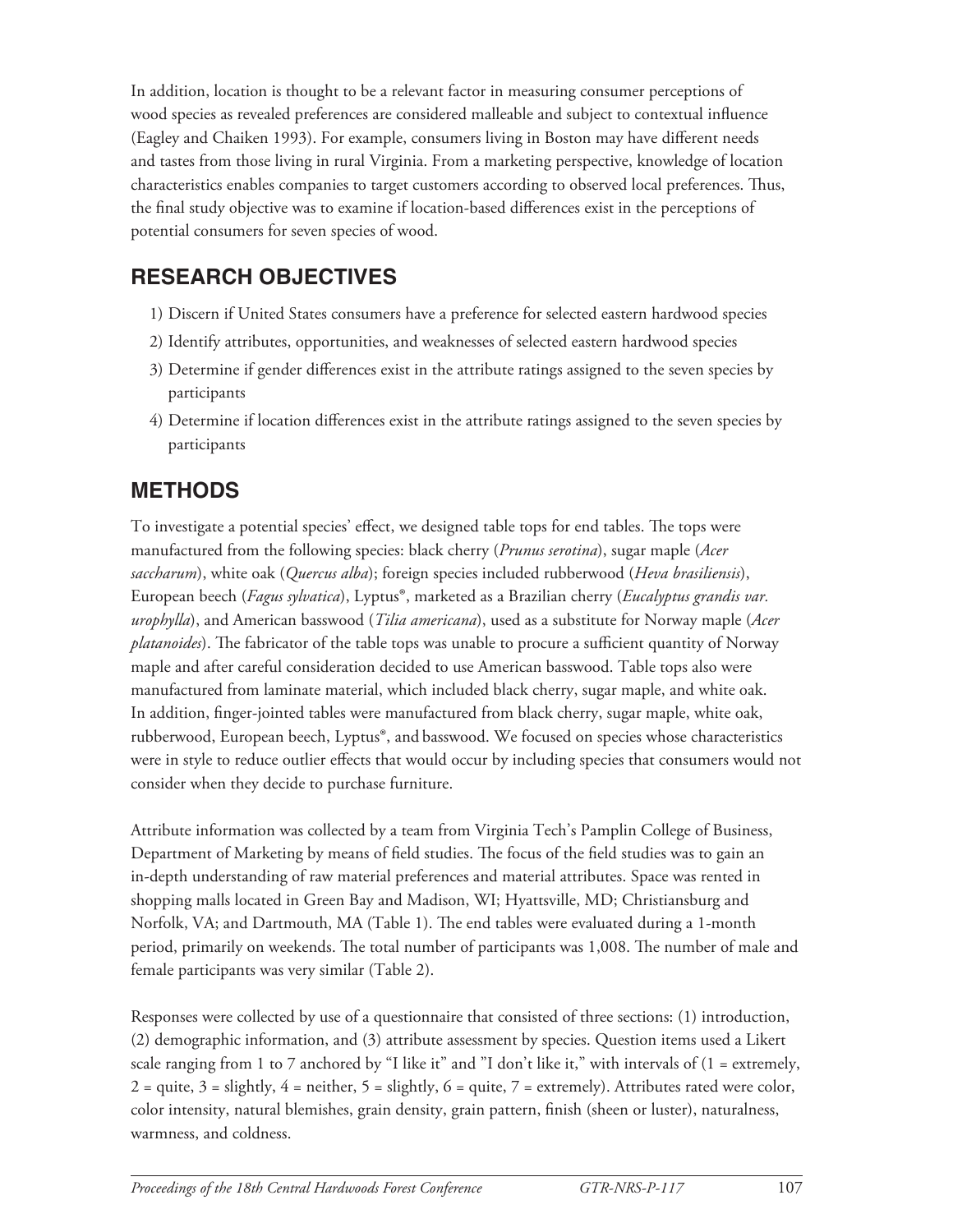**Table 1.—Location and number of subjects** 

| <b>Site</b>           | N     | Percent |
|-----------------------|-------|---------|
| Green Bay-Madison, WI | 223   | 22.1    |
| Christiansburg, VA    | 263   | 26.1    |
| Hyattsville, MD       | 247   | 24.5    |
| Newport News, VA      | 127   | 12.6    |
| Dartmouth, MA         | 148   | 14.7    |
| Total                 | 1,008 | 100.0   |

**Table 2.—Gender of subjects** 

| Gender    | N     | Percent |
|-----------|-------|---------|
| Male      | 479   | 47.5    |
| Female    | 468   | 46.4    |
| Sub-total | 947   | 93.9    |
| Missing   | 61    | 6.1     |
| Total     | 1,008 | 100.0   |

Several statistical techniques were used to analyze the data: independent samples t-tests, one-way ANOVA, and principal components analysis (PCA). All statistical techniques used a significance level of alpha = 0.05. SPSS® (2009) 18.0 was used for all analysis. PCA was used for data reduction to simplify the data by reducing a large set of variables to a lesser number for analysis. In the results, attribute factor loadings of 0.7 or greater were retained for further analysis. The rationale is that this level corresponds to about one-half of the variance in the questionnaire item being elucidated by the factor.

### **RESULTS**

The highest rated species, in terms of visual preference, were Lyptus®, black cherry, white oak, and European beech, respectively. Analysis revealed there were no statistical differences between gender among and between the species ( $\alpha = 0.05$ ); location differences were discerned. The lowest rated species/products were the laminates and American basswood. Of note is the similarity of the Lyptus® and cherry ratings. The Lyptus® boards were specifically selected to be contrasted against cherry. Another contrast investigated was between white oak and European beech; as in the previously mentioned pair, the ratings for the latter two species also were similar (Table 3.)

Willingness-to-pay entails a subject's dollar value estimate of what she or he would pay for a discrete table top. Willingness-to-pay also can be considered a proxy for overall species judgments, as similar findings to the overall evaluative ratings were discerned. Lyptus<sup>®</sup> and black cherry were the species that the subjects indicated they would pay most to purchase and were statistically significant ( $p =$ 0.001) from other species, as were white oak and European beech (Table 4). No other statistical differences were discerned in the willingness-to-pay evaluation.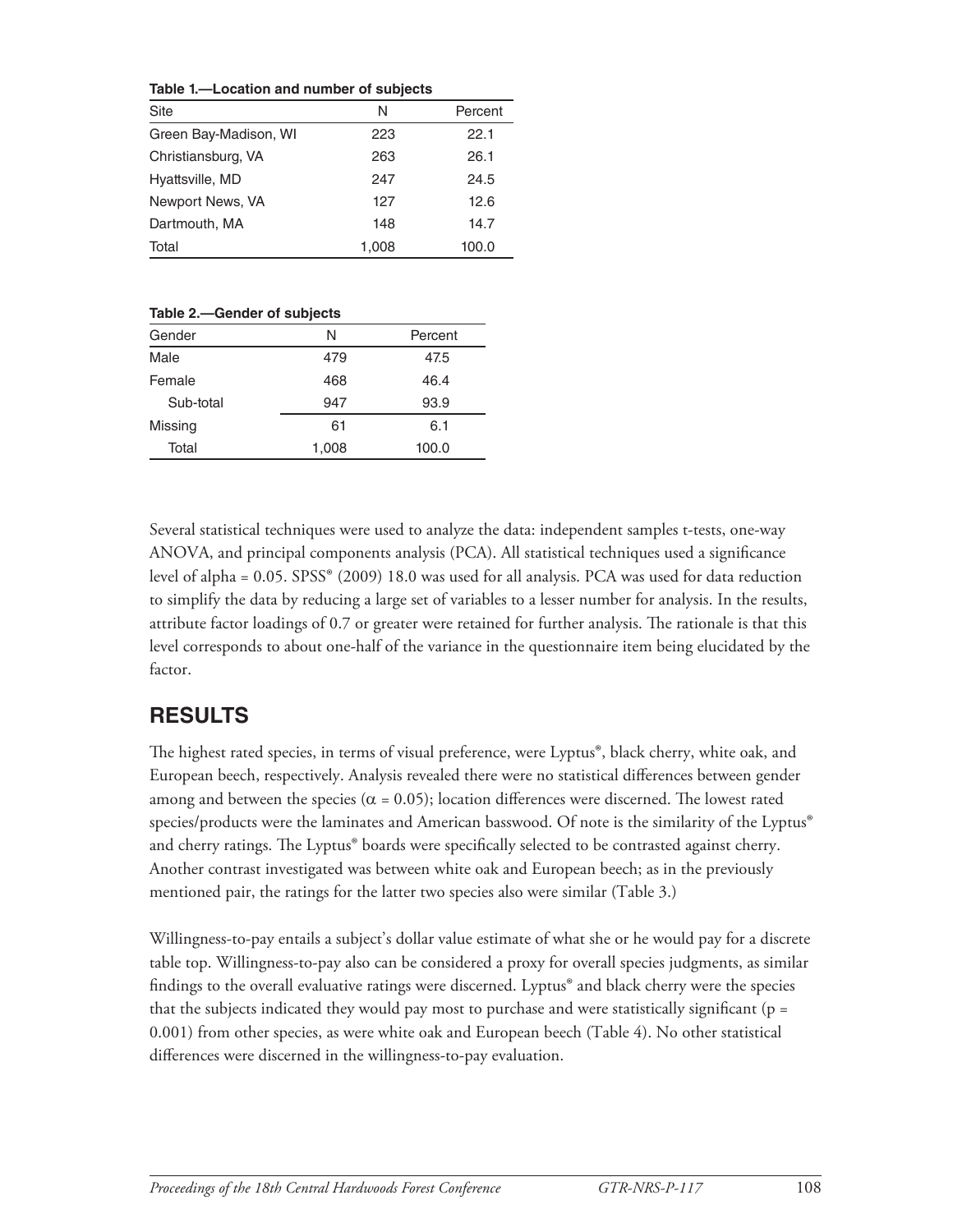| <b>Species</b>      | N   | Mean $(X)$ | S. D. |
|---------------------|-----|------------|-------|
| Lyptus <sup>®</sup> | 994 | 2.11       | 1.45  |
| Cherry              | 988 | 2.41       | 1.55  |
| White oak           | 991 | 2.80       | 1.66  |
| European beech      | 984 | 2.88       | 1.46  |
| Sugar maple         | 987 | 3.04       | 1.57  |
| Rubberwood          | 995 | 3.11       | 1.68  |
| Cherry laminate     | 988 | 3.23       | 1.85  |
| Basswood            | 984 | 3.35       | 1.62  |
| Maple laminate      | 985 | 4.19       | 1.92  |
| White oak laminate  | 984 | 4.78       | 1.90  |

**Table 3.—Overall rating means and standard deviations for each species** 

#### **Table 4.—Overall species price means and standard deviations: willingness-to-pay for a table produced from a particular species**

| <b>Species</b>      | N   | Mean $(x)$ | S. D.  |
|---------------------|-----|------------|--------|
| Lyptus <sup>®</sup> | 902 | 131.75     | 127.99 |
| Cherry              | 916 | 120.47     | 122.89 |
| White oak           | 910 | 102.10     | 108.58 |
| European beech      | 897 | 91.21      | 100.85 |
| Sugar maple         | 904 | 89.93      | 98.34  |
| Rubberwood          | 912 | 89.36      | 101.97 |
| Cherry laminate     | 903 | 86.70      | 103.67 |
| Basswood            | 902 | 82.75      | 97.52  |
| Maple laminate      | 905 | 63.99      | 86.76  |
| White oak laminate  | 898 | 54.13      | 79.36  |

# **SPECIES ANALYSIS AND DISCUSSION**

# **Lyptus®**

Lyptus<sup>®</sup> was the highest rated species or product. Of note were the ratings for color ( $\bar{x}$  = 2.00), color intensity ( $\bar{x} = 2.04$ ), a natural look ( $\bar{x} = 2.27$ ), and warmness ( $\bar{x} = 2.16$ ). Subjects valued Lyptus<sup>®</sup> most highly in pricing and potential purchase. Statistical differences were not found between genders nor locations for the overall rating or for any of the nine specific appearance attribute ratings. From a marketing promotion perspective, this finding suggests that market segmentation by gender or location is unnecessary.

# **Black Cherry**

The second highest rated species or product was black cherry. Important ratings were discerned for color ( $\bar{x}$  = 2.30), color intensity ( $\bar{x}$  = 2.41), natural look ( $\bar{x}$  = 2.42), and warmness ( $\bar{x}$  = 2.42). Although cherry was rated somewhat lower than Lyptus®, the ratings for natural look, warmness, and coldness were very similar. Again, no statistical differences in preference were found between the genders or locations for the attribute ratings for this species.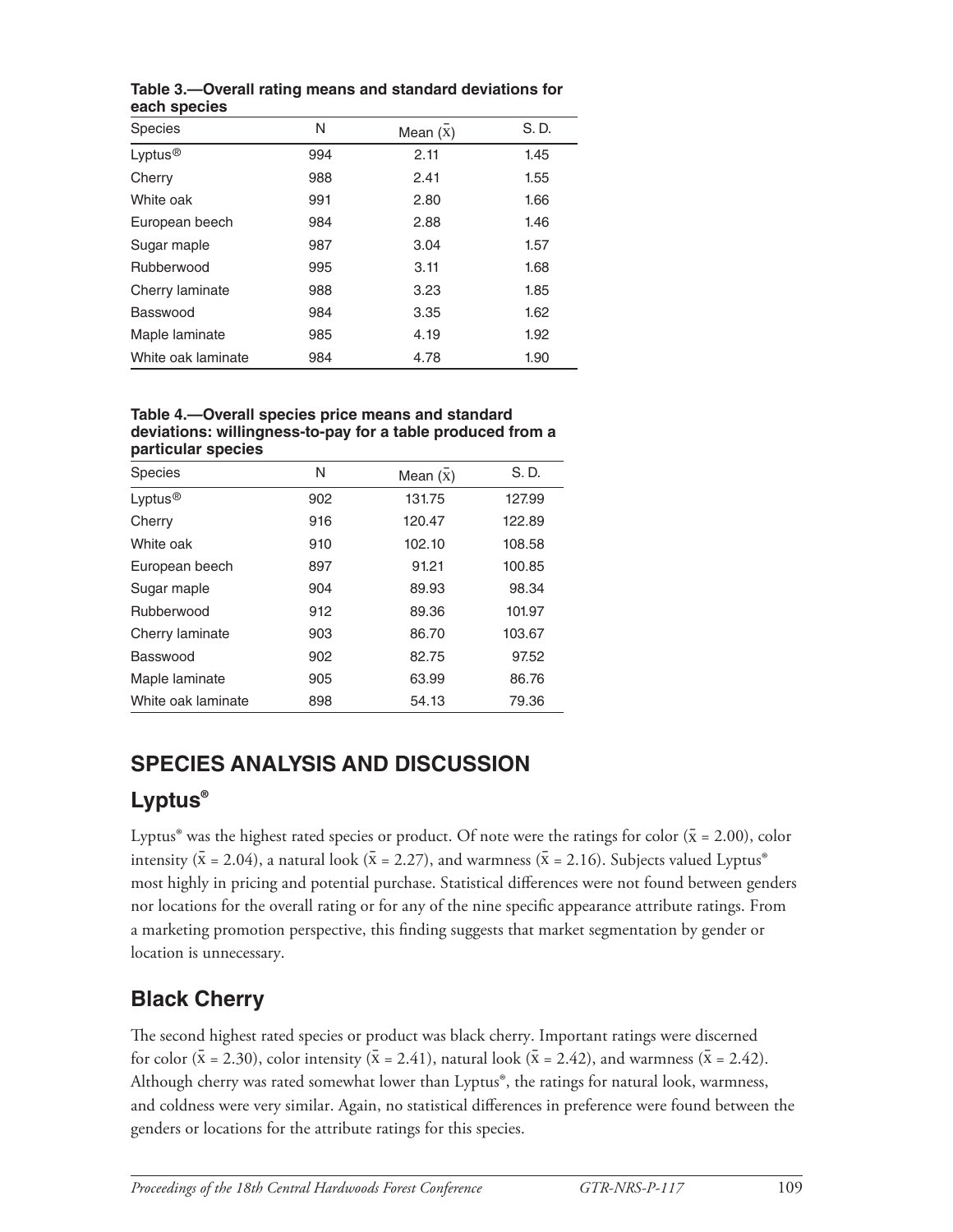## **White Oak**

White oak was the third highest rated species; key ratings were color ( $\bar{x}$  = 2.86), color intensity  $(\bar{x} = 2, 86)$ , natural look  $(\bar{x} = 2.63)$ , and warmness  $(\bar{x} = 2.79)$ . The color (p = 0.003) and color intensity ( $p = 0.01$ ) rating means were statistically different for gender, suggesting that market segmentation by gender should be considered, because males may prefer a light, grainy appearance found in white oak. Thus, this may present a product positioning opportunity for white oak. Statistical differences were not found for location.

## **European Beech**

The fourth highest rated species or product was European beech. Important attribute ratings were similar to white oak: color ( $\bar{x} = 2.77$ ) and color intensity ( $\bar{x} = 2.84$ ). No statistical differences for color were found between genders or locations. A statistical difference was discerned between males and females for color intensity ( $p < 0.01$ ), suggesting that promotional efforts should emphasize color intensity for women, if the product is manufactured to emphasize this attribute.

# **Sugar Maple**

Sugar maple was the fifth rated species or product. Color ( $\bar{x} = 3.06$ ) and color intensity ( $\bar{x} = 3.18$ ) were the top two attributes noted by the subjects for this species, but they both received nearly neutral (3.5 on a 7-point scale) ratings. There were no statistical differences found between gender or locations for color and color intensity, signifying that market segmentation by gender or location is unnecessary.

## **Rubberwood**

Rubberwood was the sixth highest rated species or product. Color ( $\bar{x}$  = 3.12) and color intensity  $(\bar{x} = 3.10)$  were rated near neutral. Statistical differences between genders for color (p = 0.01) and color intensity ( $p = 0.05$ ) were found; men preferred rubberwood's color more than women, suggesting that businesses should consider treating the color of rubberwood as a segmentation and positioning factor.

Regarding location, several statistical differences were discerned for rubberwood in color and color intensity. In the color analysis, differences were found between Green Bay-Madison and Christiansburg (p < 0.01), Green Bay-Madison and Hyattsville (p < 0.01), and Green Bay-Madison and Dartmouth ( $p < 0.01$ ). For color intensity, statistical differences were found between Green Bay-Madison and Christiansburg ( $p = 0.05$ ), Green Bay-Madison and Hyattsville ( $p < 0.01$ ), and Green Bay-Madison and Dartmouth ( $p < 0.01$ ). Again, these findings indicate color and color intensity are attributes that can be used in marketing segmentation and product positioning.

# **CONCLUSIONS**

Gender and location differences were found to exist in the rating of various appearance attributes associated with seven species of wood manufactured into table tops. Differences related to color and color intensity were more commonly based on gender than on location. According to recent research, "Women notice nuance," said Jennifer Ganshirt, who was interviewed for a 2008 article in Dynamic Graphics +Create magazine (Moore 2008). In gender marketing, color is important, because color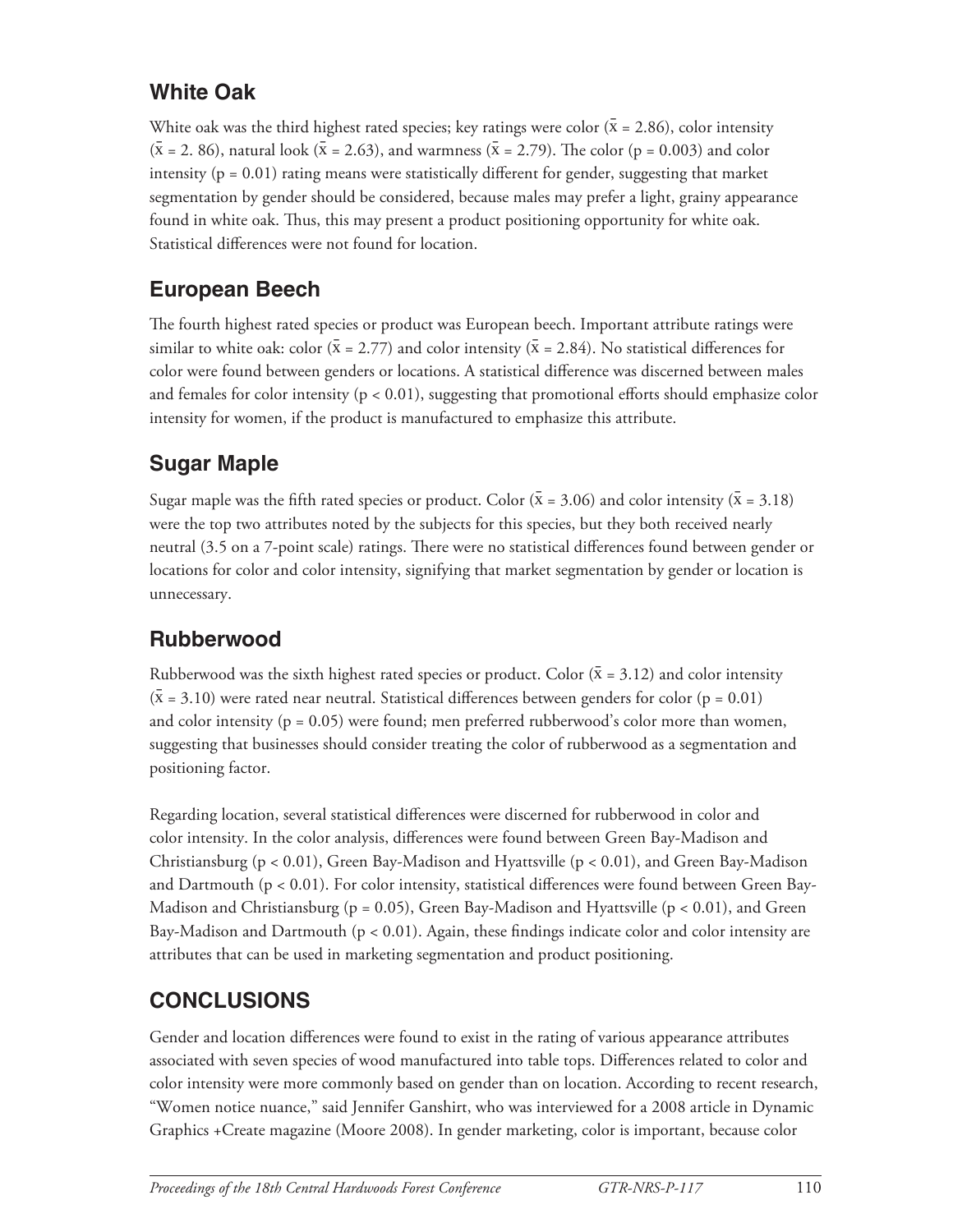may create a distinct and subconscious response (Gunelius 2011). Thus, the practical implications for marketing strategy, marketing communications, product positioning, and marketing tactics are evident. Products should be marketed to women differently for several reasons: (1) women make an estimated 80 percent of all furniture purchases (Finney 2000); (2) women are more color precise and detect even a slight change in color (Gunelius 2011); and (3) a greater proportion of men are color blind (Moore 2008, Moss 2009). Hardwood producers and manufacturers, retail stores, and marketers should specifically strategize about how they may best appeal to women. Firms should endeavor to get wood products and design (which also includes color), marketing communications, and other product characteristics in sync with how the female subconscious mind receives and processes information. This may greatly increase marketplace success.

From a marketing perspective, knowledge of location preferences and consumer characteristics enables marketers to target customers according to actual local preferences in real time. In this study, one species produced a statistical location difference, rubberwood. Logically, it would seem that there are other species that would produce a similar result. One tactic is to present detailed product information (i.e., species, origin, sustainability, and color). From this, a retailer may be able to create repeat customer visits and word-of-mouth marketing.

# **STUDY LIMITATIONS**

The lumber used in the fabrication of the table tops was not stained; rather the table tops were built from the material as received, with only a clear coating applied. We chose not to stain the wood due to the many different types of stains available since we did not have enough funding to conduct research on all combinations of species and stain. Finally, this study represents a snapshot in time of U.S. consumers and can be expected to change over time given societal shifts in priorities and fashion sense.

## **LITERATURE CITED**

- Buehlmann, U.; Bumgardner, M.; Schuler, A.; Barford, M. 2007. **Assessing the impacts of global competition on the Appalachian hardwood industry.** Forest Products Journal. 57(3): 89-93.
- Eagley, A.H.; Chaiken, S. 1993. **The psychology of attitudes**. New York, NY: Harcourt Brace Jovanovich. 793 p.
- Finney, C. 2000. **It's all about "Ethel": "EVEvolve" your sales strategy so that the gender that buys is buying from you .** New Rochelle, NY: Towse Publishing Co. 4 p.
- Gal, D.; Wilkie, J. 2010. **Real men don't eat very berry cheesecake: Manly preferences take their toll.** Available at: http://insight.kellogg.northwestern.edu/index.php/Kellogg/article/ real\_men\_ dont\_eat\_very\_berry\_cheesecake. (Accessed March 18, 2010).
- Gunelius, S. 2011. **How gender affects color marketing and branding.** Available at: www. corporate-eye.com/blog/2011/05/how-gender-affects-color-marketing-and-branding. (Accessed May 18, 2011).